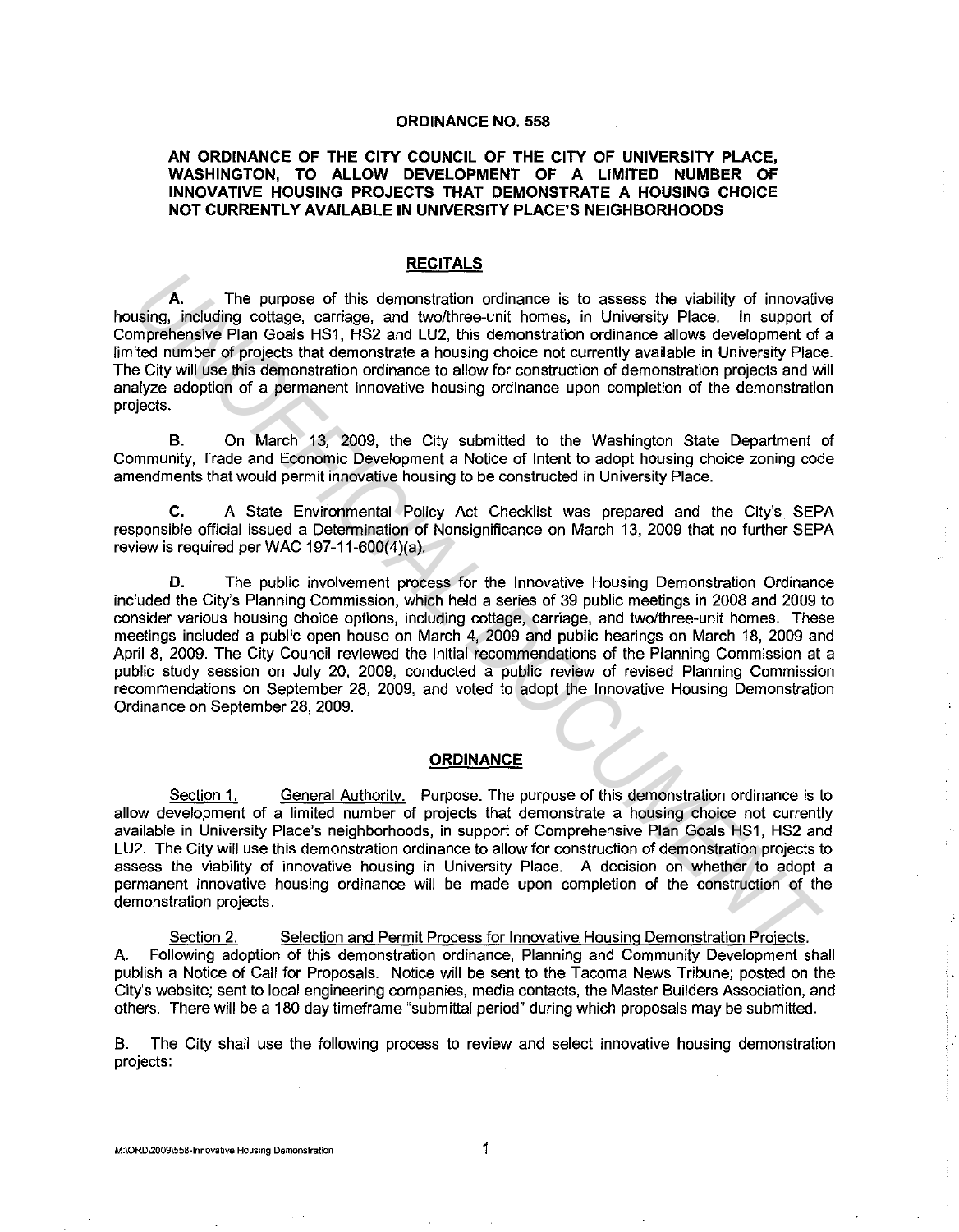- I. Pre-submittal meeting requirements. Potential applicants must schedule a pre-submittal meeting with City staff prior to submitting a formal proposal. This meeting will give City staff the chance to review with the applicant the requirements for stormwater, roads, open space, parking, home design, and other project elements.
- 2. Following the pre-submittal meeting, the applicant shall submit a full and complete proposal to Planning and Community Development, which includes the following:
	- a. A completed City of University Place application form. The form shall include owner and applicant information, as well as the name and contact information for the builder and any design professionals involved in the project.
	- b. A conceptual site plan of the proposed development.
	- c. Conceptual drawings of the proposed innovative houses, including building footprints, elevations, and floor plans.
	- d. A description of how the proposed development minimizes adverse impacts to the surrounding neighborhood. For example, describe what was considered during site layout and building selection to enhance the neighborhood and minimize adverse impacts to the surrounding community.
	- e. A description of how the proposed development complies with all selection criteria and development standards for an innovative housing demonstration project as described in this Innovative Housing Demonstration Ordinance (the "ordinance").
	- f. General information about the site including the number of allowed and proposed dwelling units, parking, open space, building heights, pervious and impervious surface, and low impact development design elements.
	- g. Photographs of the site and adjacent properties.
	- h. Any additional information or material specified at the pre-submittal meeting.
- 3. Neighborhood Meeting.
	- a. Applicants for innovative housing proposals submitted under this ordinance shall schedule and host a neighborhood meeting. The neighborhood meeting shall be held within thirty (30) days following submittal of the proposal. The City shall be represented at this meeting by one or more staff members.
	- b. The purpose of the neighborhood meeting shall be to inform nearby property owners of the proposed development, and provide the selection committee with comments pertinent to the selection process.
- c. The applicant shall mail written notice of the neighborhood meeting to all property owners within 300 feet of the proposed project and shall publish notice in at least one (1) local newspaper at least ten (10) days prior to the meeting. Any alleged failure of any property owner to actually receive the notice of neighborhood meeting shall not invalidate the proceedings. **University and the system of the proposed development was well as the system of the proposed of the proposed development.<br>
<b>C.** Consequent data when system and the proposed information is the system of the proposed inform

At the neighborhood meeting, the applicant shall present the proposed development to interested residents and solicit their comments. Within thirty (30) days of the neighborhood meeting, the applicant shall submit a narrative to the City, summarizing and addressing comments received at the meeting. The applicant may submit revisions to the proposal based on neighborhood comments.

- 4. Proposal Selection Process.
	- a. Evaluation of the proposals shall be based on the following selection criteria:

(1) Demonstration that the project has been designed to enhance and minimize adverse impacts to the surrounding neighborhoods and community.

(2) Demonstration that the project impacts are substantially equivalent to or less than the adverse impacts expected to be associated with development of conventional housing on the subject property, in regards to parking, building height, building bulk, setbacks, lot coverage, open spaces, screening, and aesthetics.

(3} Demonstration that the project will result in a unique cottage style community that is distinct from typical single family developments in University Place. This community shall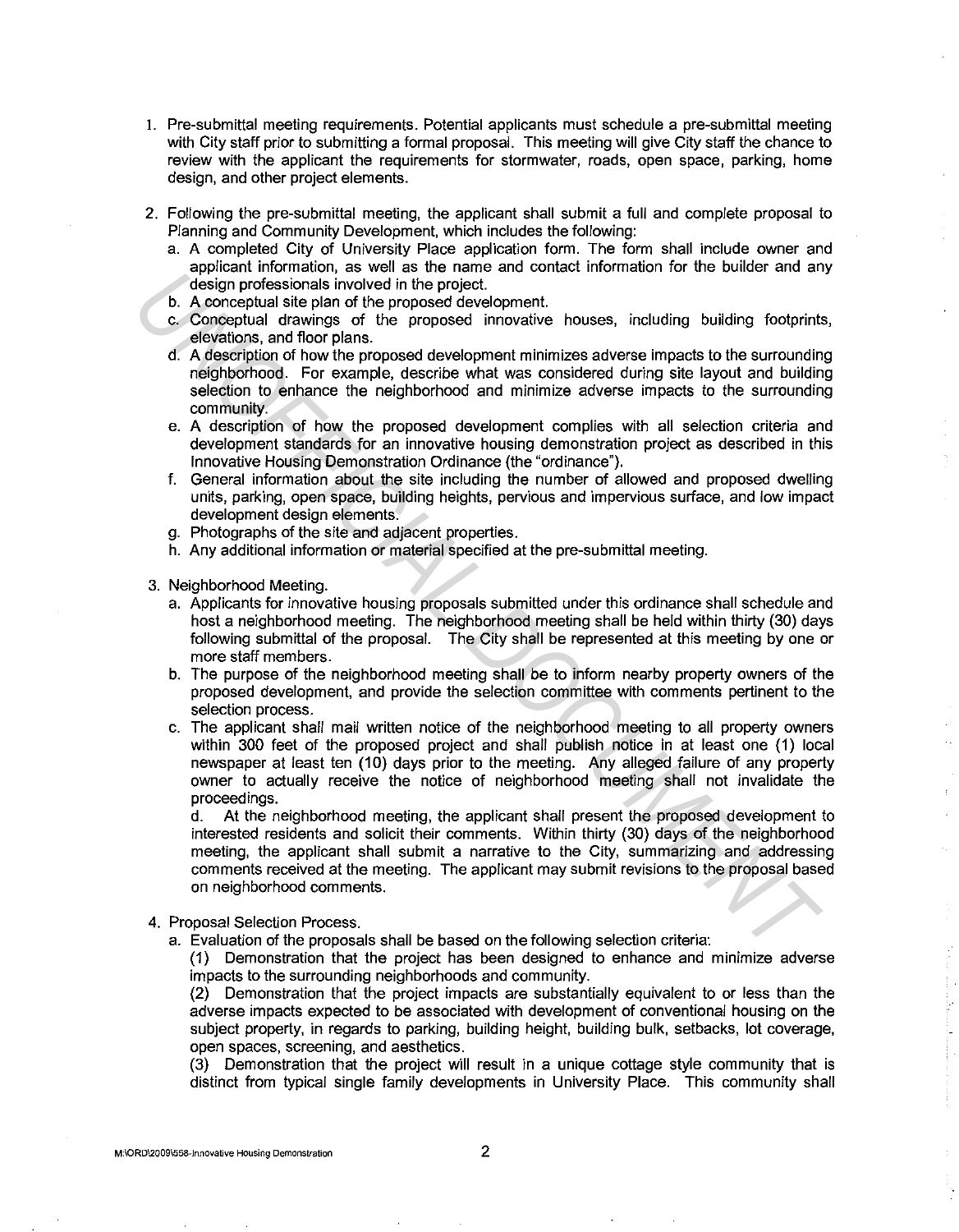incorporate a high level of quality and originality throughout the development, including but not limited to the following areas:

i. Site design;

ii. Architectural design;

iii. Building materials;

iv. Open space;

v. Parking;

vi. Landscaping; and

vii. Low impact development design elements.

( 4) The proposal provides elements that contribute to a sense of community within the development by including elements such as front entry porches, common open space, and common buildings.

(5) The structures proposed for the innovative housing development are diverse in appearance, yet remain connected through use of architectural style, details, color, and materials.

(6) Examples of previous developments done by those involved in the project and explanation of related experience.

(7) Demonstration that the selected site for the innovative housing community supports Smart Growth techniques by providing accessibility to commercial services, alternative transportation modes, and recreational opportunities.

(8) Demonstration that neighborhood concerns have been considered.

5. Upon receiving all narratives required by Section 2.B, the Innovative Housing Committee ("committee") shall convene to review all submitted proposals. The committee will be made up of the following members, or as otherwise appointed by the Planning and Community Development Director or designee:

a. Planning Commission Chair;

b. Planning Commission Member;

c. Planning and Community Development Director;

d. Planning and Community Development Planner - Innovative Housing Specialist;

e. Senior Project Review Engineer

f. Two citizens at large, who reside within the city limits, to be appointed by the Planning Commission Chair.

6. All seven (7) members of the committee shall be present for a decision to be made on selection of a proposal. From the proposals submitted, the committee may select up to three (3) demonstration projects that demonstrate exceptional design quality and consistency with the selection criteria. If no proposals are submitted, or the proposals do not meet the selection criteria, the timeline for proposal submittals may be extended another 180 days, as determined by the committee. Extensions beyond this period require City Council approval. The committee's decision in selecting innovative housing developments to advance to the formal application phase shall be in writing and shall be the final decision of the City. (4). The ancesear to consider the search of the consideration of the consideration of the applicant in the consideration of the ances of the innovative determination and the state of the innovative housing development are

7. Permit Process.

a. Once a proposal has been selected by the committee, the applicant shall have ninety (90) days to submit a formal application to Planning and Community Development. The applicant may request in writing a maximum extension of three (3) months, subject to the approval of the Planning and Community Development Director.

b. A formal application shall include the following items:

- (1) A completed Administrative Design Review application per UPMC 19.85.050.
- (2) An environmental checklist (if applicable);
- (3) Narrative on how the project meets all innovative housing development standards;

(4) A completed Preliminary Plat application (if applicable) per UPMC 21.20;

(5) A completed Residential Condominium Binding Site Plan application (if applicable) per UPMC 21.45 and UPMC 21.40.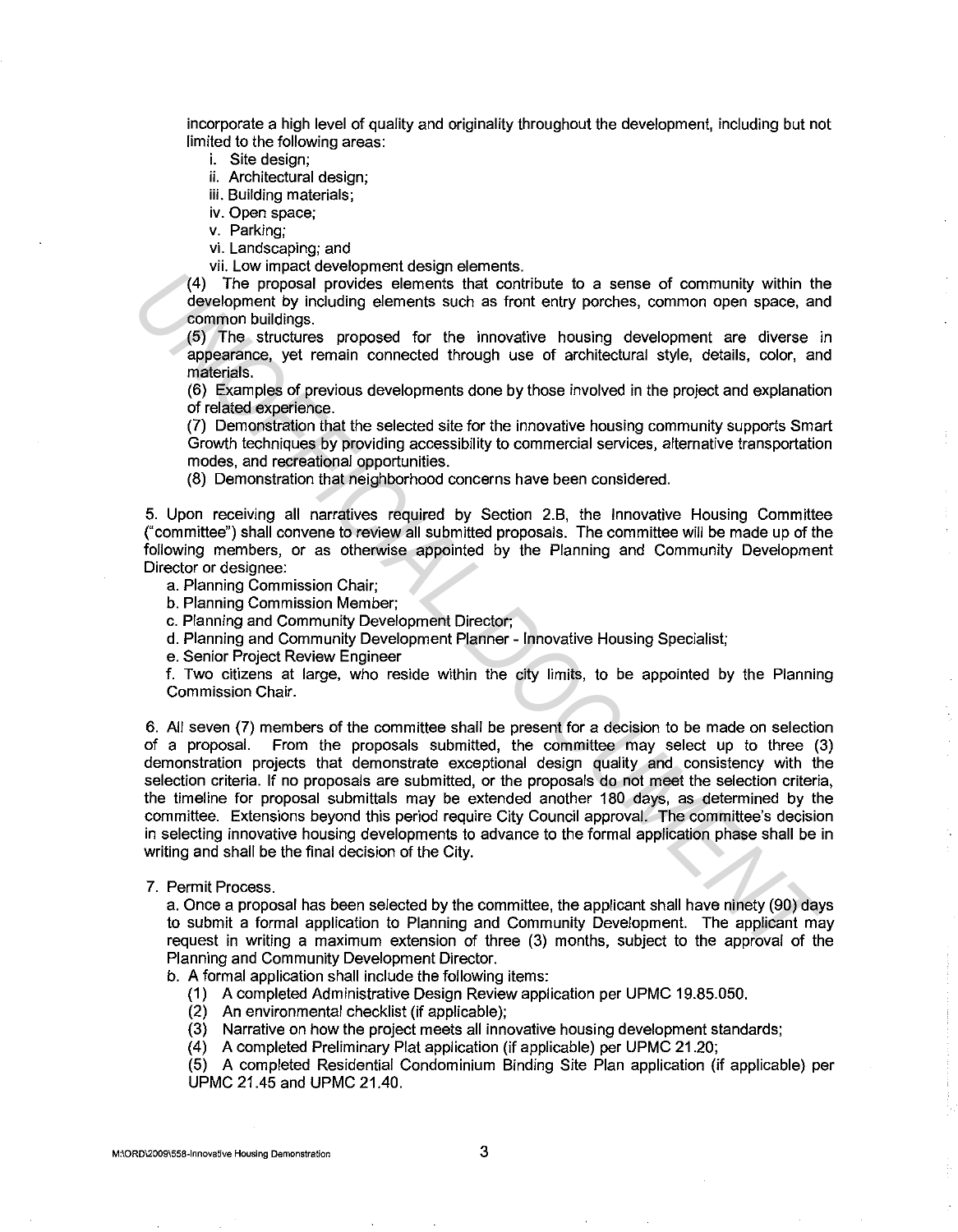Section 3. Development and Design Standards for Innovative Housing Demonstration Projects. Parameters identified in this section will apply to innovative housing demonstration projects only.

Subsections: 3.1 Purpose 3.2 Housing Types Defined 3.3 Applicable Use Zones 3.4 Parameters for Innovative Housing 3.5 Design Standards and Guidelines 3.6 Review Process 3. 7 Additional Standards

## **3.1 Purpose and intent.**

The provisions of this ordinance are available as alternatives to the development of typical detached single-family homes. In the event of a conflict between the standards in this ordinance and standards in Title 13 and Title 19, the standards in this ordinance shall control. These standards are intended to address the changing composition of households and the need for smaller, more diverse, and often, more affordable housing choices. Providing for a variety of housing types also encourages innovation and diversity in housing design and site development, while ensuring compatibility with surrounding singlefamily residential development. These provisions support the growth management goal of more efficient use of urban residential land. Parameters on innovative housing<br>
Except Shandards and Guidelines<br>
Recipin Shandards and Guidelines<br>
Accidional Standards<br>
Accidional Standards<br>
Accidional Standards<br>
2 Parameters<br>
2 Accidional Standards<br>
2 Parameters and

## **3.2 Housing types defined.**

- The following definitions apply to the innovative housing types allowed through the provisions in this chapter:
- **A.** Cottage A detached, single-family dwelling unit containing 1,500 square feet or less of gross floor area.
- **B.** Carriage Unit A single-family dwelling unit, not to exceed 800 square feet in gross floor area, located above a garage structure in a cottage housing development.
- **C.** Two/Three-Unit Home A structure containing two dwelling units or three dwelling units, not exceeding 1,000 square feet per unit on average, designed to look like a detached single-family home.

## 3.3 **Applicable use zones.**

Innovative housing as described in this ordinance may be located in the R1 and R2 zone.

## **3.4 Parameters for Innovative Housing.**

### A. Cottage.

| Unit Size       | Maximum: 1,500 square feet, excluding garage. Cottages<br>may not exceed 1,000 square feet on the main floor. Any<br>additions or increases in unit sizes after initial construction<br>shall be subject to compliance with all cottage housing |
|-----------------|-------------------------------------------------------------------------------------------------------------------------------------------------------------------------------------------------------------------------------------------------|
|                 | development standards.                                                                                                                                                                                                                          |
| Maximum Density | 8 units per acre in R1 zone and 12 units per acre in R2<br>zone (2 times base density allowed in underlying zone).                                                                                                                              |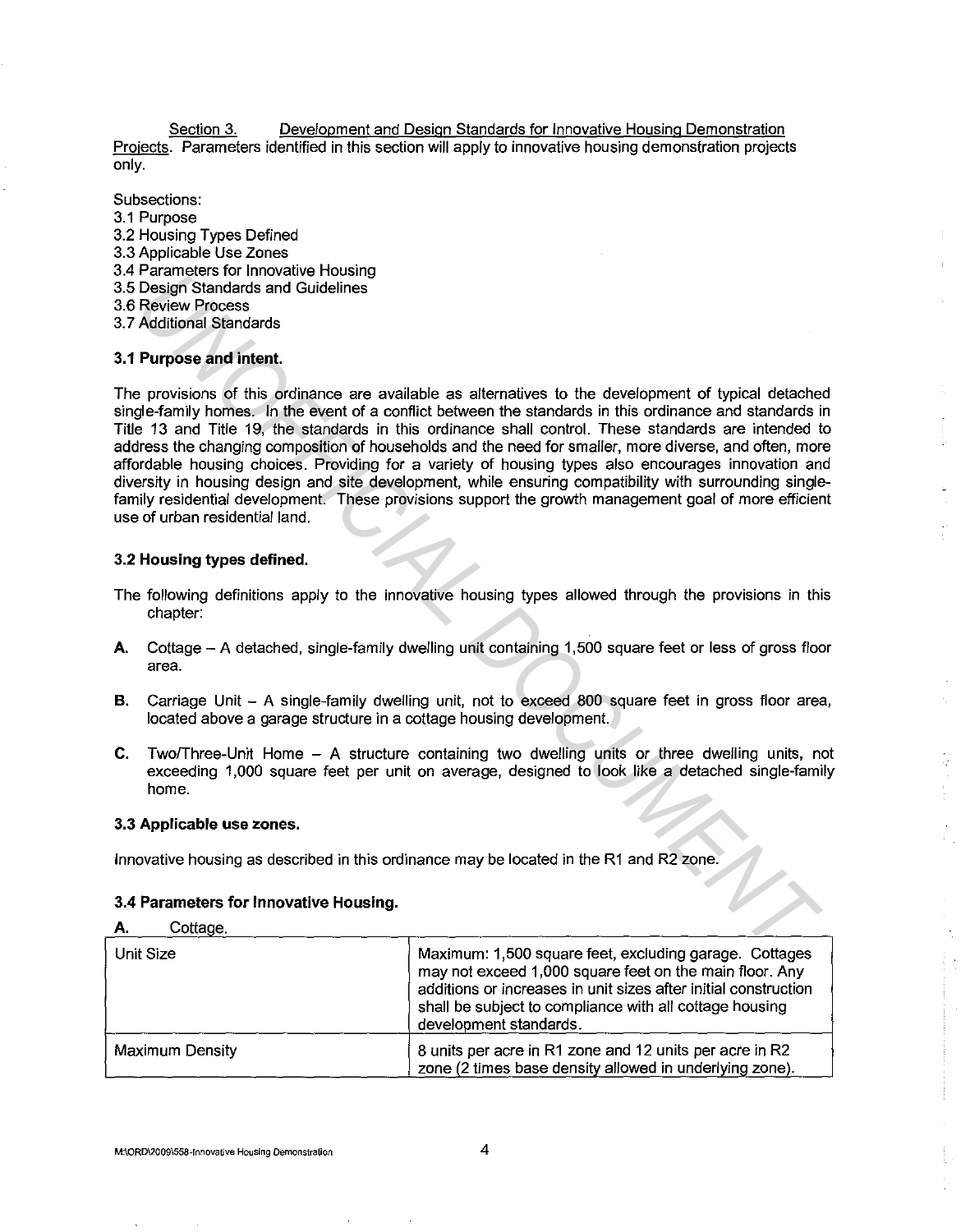| Minimum Lot Size                                                                      | None. Lot sizes shall be determined through administrative<br>design review process.                                                                                                                                                                                                                              |
|---------------------------------------------------------------------------------------|-------------------------------------------------------------------------------------------------------------------------------------------------------------------------------------------------------------------------------------------------------------------------------------------------------------------|
| Maximum Floor Area Ratio (FAR)                                                        | .35. FAR is calculated using a site's buildable area,<br>including private street area and excluding critical areas<br>and their required associated buffers. FAR for individual<br>lots may vary. See UPMC 19.45.080 for FAR standards.                                                                          |
| Development Size <sup>1</sup>                                                         | Minimum: 6 units. Maximum: 24 units. Minimum cluster: 6<br>units. Maximum cluster: 12 units. Cottage clusters may be<br>integrated into small lot developments where the combined<br>number of cottage and small lot units may exceed 24.                                                                         |
| Minimum Setback for Yards Abutting the<br><b>Exterior Boundary of the Development</b> | See underlying zoning district. Required setbacks for yards<br>not abutting an exterior boundary shall be determined<br>through the administrative design review process.                                                                                                                                         |
| Maximum Impervious Surface Coverage                                                   | 50%. Coverage is calculated using a site's entire buildable<br>area, including private street area and excluding critical<br>areas and their required associated buffers.                                                                                                                                         |
| Maximum Height for Dwellings                                                          | 27 feet (where minimum roof slope of 6:12 for all parts of<br>the roof above 18 feet is provided). Otherwise, 18 feet.                                                                                                                                                                                            |
| Maximum Height for Accessory<br><b>Structures</b>                                     | One story, not to exceed 18 feet.                                                                                                                                                                                                                                                                                 |
| Open Space                                                                            | 400 square feet common open space required per unit.<br>300 square feet private open space required per unit. See<br>section 3.5.A.2 and 3.5.A.3.                                                                                                                                                                 |
| <b>Community Buildings</b>                                                            | At least one community building shall be provided. See<br>section 3.5.A.4                                                                                                                                                                                                                                         |
| <b>Attached Covered Porches</b>                                                       | Each unit must have a covered porch with a minimum area<br>of 64 square feet and a minimum dimension of 8 feet.                                                                                                                                                                                                   |
| <b>Parking Requirements</b>                                                           | Units ≤ 800 square feet: 1 space per unit minimum. Units<br>> 800 square feet: 1.5 spaces per unit minimum. Must be<br>provided on the subject property. Additional shared guest<br>parking may not exceed 0.5 spaces per unit.                                                                                   |
| <b>Garage Requirements</b>                                                            | Private garages: 250 square foot maximum floor area.<br>Shared garages: 1,200 square foot maximum floor area.<br>Front loaded garages shall be recessed $\geq 10$ feet from the<br>front façade of the cottage and their visual impact shall be<br>minimized through the use of architectural design<br>elements. |
| <b>Driveway Requirements</b>                                                          | Driveways providing access to front loaded garages shall<br>consist of paved runner strips or pervious surfacing<br>approved by the city.                                                                                                                                                                         |
| <b>Accessory Dwelling Units (ADUs)</b>                                                | Not permitted as part of a cottage development.                                                                                                                                                                                                                                                                   |
| Development Options                                                                   | Subdivision, condominium, rental or ownership.                                                                                                                                                                                                                                                                    |
| <b>Review Process</b>                                                                 | Administrative design review. See UPMC 19.85.050.                                                                                                                                                                                                                                                                 |

<sup>1</sup> Cluster size is intended to encourage a sense of community among residents. Homes within a cluster generally orient toward each other, community open space, or pathways and are not separated by roads or critical areas. A development site may contain more than one cluster provided there is a clear separation between clusters. Clusters shall be connected via pedestrian pathway(s).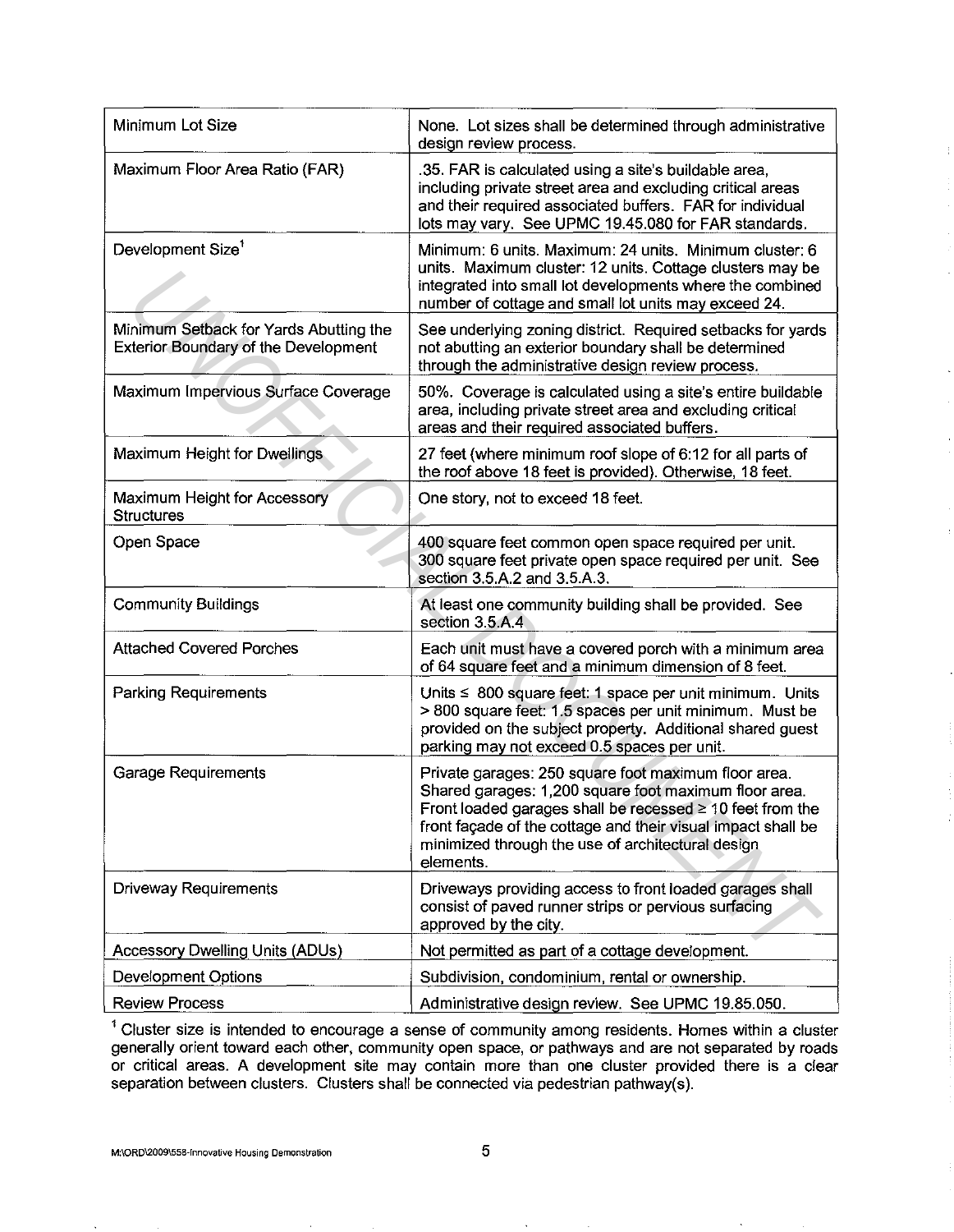# **B.** Carriage Unit.

| <b>Unit Size</b>                                                                      | Maximum 800 square feet.                                                                                                                                                                                                                                                                                                                                                                   |  |
|---------------------------------------------------------------------------------------|--------------------------------------------------------------------------------------------------------------------------------------------------------------------------------------------------------------------------------------------------------------------------------------------------------------------------------------------------------------------------------------------|--|
| <b>Maximum Density</b>                                                                | 8 units per acre in R1 zone and 12 units per acre in R2<br>zone for all cottages, carriage units, and two-three-unit<br>homes located within a cottage development. The number<br>of carriage units and two/three-unit homes combined shall<br>not exceed 20% of the total number of units in a cottage<br>project. Carriage units are allowed only when included in a<br>cottage project. |  |
| Minimum Lot Size                                                                      | None. Determined through administrative design review<br>process.                                                                                                                                                                                                                                                                                                                          |  |
| Maximum Floor Area Ratio (FAR)                                                        | .35. FAR is calculated using a site's buildable area,<br>including private street area and excluding critical areas<br>and their required associated buffers. See UPMC<br>19.45.080 for FAR standards.                                                                                                                                                                                     |  |
| Minimum Setback for Yards Abutting the<br><b>Exterior Boundary of the Development</b> | See underlying zoning district. Required setbacks for yards<br>not abutting an exterior boundary shall be determined<br>through the administrative design review process.                                                                                                                                                                                                                  |  |
| Maximum Height                                                                        | 18 feet.                                                                                                                                                                                                                                                                                                                                                                                   |  |
| <b>Parking Requirements</b>                                                           | 1 space per unit minimum. Must be provided on the subject<br>property. Additional shared guest parking may not exceed<br>0.5 spaces per carriage unit.                                                                                                                                                                                                                                     |  |
| <b>Garage Requirements</b>                                                            | Carriage units allowed only above detached shared<br>garages, which shall not exceed a 1,200 square foot<br>maximum footprint area.                                                                                                                                                                                                                                                        |  |
| <b>Review Process</b>                                                                 | Administrative design review. See UPMC 19.85.050.                                                                                                                                                                                                                                                                                                                                          |  |
| Two/Three-Unit Home.<br>C.                                                            |                                                                                                                                                                                                                                                                                                                                                                                            |  |
| <b>Unit Size</b>                                                                      | Average unit size: 1,000 square feet, excluding garage.                                                                                                                                                                                                                                                                                                                                    |  |
|                                                                                       | Maximum structure total floor area: Two-Unit: 2,000 square<br>feet, excluding garages. Three-Unit: 3,000 square feet,<br>excluding garages.                                                                                                                                                                                                                                                |  |
| <b>Maximum Density</b>                                                                | 8 units per acre in R1 zone and 12 units per acre in R2<br>zone for all cottages, carriage units, and two-three-unit<br>homes located within a cottage development. The number<br>of carriage units and two/three-unit homes combined shall<br>not exceed 20% of the total number of units in a cottage<br>project.                                                                        |  |
| Minimum Lot Size                                                                      | None. Lot sizes shall be determined through administrative<br>design review process.                                                                                                                                                                                                                                                                                                       |  |

 $\bar{\mathbf{v}}$ 

# **C.** Two/Three-Unit Home.

| <b>Unit Size</b>                                                                      | Average unit size: 1,000 square feet, excluding garage.                                                                                                                                                                                                                                                             |
|---------------------------------------------------------------------------------------|---------------------------------------------------------------------------------------------------------------------------------------------------------------------------------------------------------------------------------------------------------------------------------------------------------------------|
|                                                                                       | Maximum structure total floor area: Two-Unit: 2,000 square<br>feet, excluding garages. Three-Unit: 3,000 square feet,<br>excluding garages.                                                                                                                                                                         |
| Maximum Density                                                                       | 8 units per acre in R1 zone and 12 units per acre in R2<br>zone for all cottages, carriage units, and two-three-unit<br>homes located within a cottage development. The number<br>of carriage units and two/three-unit homes combined shall<br>not exceed 20% of the total number of units in a cottage<br>project. |
| Minimum Lot Size                                                                      | None. Lot sizes shall be determined through administrative<br>design review process.                                                                                                                                                                                                                                |
| Maximum Floor Area Ratio (FAR)                                                        | .35. FAR is calculated using a site's buildable area,<br>including private street area and excluding critical areas<br>and their required associated buffers. See UPMC<br>19.45.080 for FAR standards.                                                                                                              |
| Minimum Setback for Yards Abutting the<br><b>Exterior Boundary of the Development</b> | See underlying zoning district. Required setbacks for yards<br>not abutting an exterior boundary shall be determined<br>through the administrative design review process.                                                                                                                                           |

 $\lambda$ 

 $\cdot$ 

 $\cdot$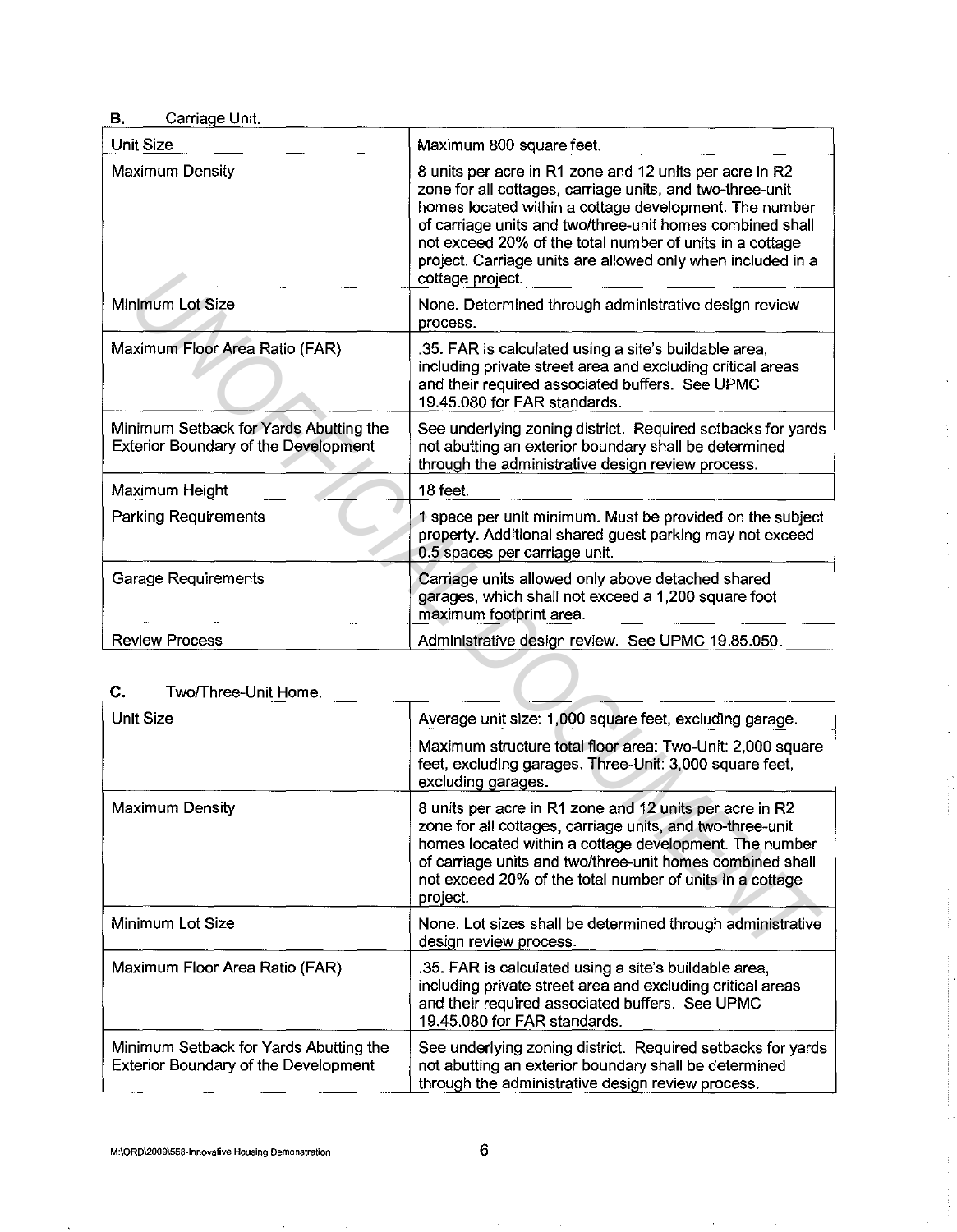| Maximum Height                                                                                                                                                                                                                                                                                                                                                                                   | 27 feet (where minimum roof slope of 6:12 for all parts of<br>the roof above 18 feet is provided). Otherwise, 18 feet.                                                                                                                                                                                                                                                                                                                                                                                                                      |  |
|--------------------------------------------------------------------------------------------------------------------------------------------------------------------------------------------------------------------------------------------------------------------------------------------------------------------------------------------------------------------------------------------------|---------------------------------------------------------------------------------------------------------------------------------------------------------------------------------------------------------------------------------------------------------------------------------------------------------------------------------------------------------------------------------------------------------------------------------------------------------------------------------------------------------------------------------------------|--|
| <b>Parking Requirements</b>                                                                                                                                                                                                                                                                                                                                                                      | Units $\leq 800$ square feet: 1 space per unit minimum. Units<br>> 800 square feet: 1.5 spaces per unit minimum. Must be<br>provided on the subject property. Additional shared guest<br>parking may not exceed 0.5 spaces per unit.                                                                                                                                                                                                                                                                                                        |  |
| <b>Garage Requirements</b>                                                                                                                                                                                                                                                                                                                                                                       | A two-unit home may include attached or detached<br>garages, not to exceed an additional 500 square feet<br>combined. A three-unit home may include attached or<br>detached garages, not to exceed an additional 750 square<br>feet combined. Front loaded attached garages shall be<br>recessed $\geq$ 10 feet from the front façade of the principal<br>structure and their visual impact shall be minimized through<br>the use of architectural design elements. No more than<br>three single garage doors may be visible on any façade. |  |
| <b>Driveway Requirements</b>                                                                                                                                                                                                                                                                                                                                                                     | Driveways providing access to front loaded garages shall<br>consist of paved runner strips or pervious surfacing<br>approved by the city.                                                                                                                                                                                                                                                                                                                                                                                                   |  |
| Development Options                                                                                                                                                                                                                                                                                                                                                                              | Subdivision, condominium, rental or ownership.                                                                                                                                                                                                                                                                                                                                                                                                                                                                                              |  |
| <b>Review Process</b>                                                                                                                                                                                                                                                                                                                                                                            | Administrative design review. See UPMC 19.85.050.                                                                                                                                                                                                                                                                                                                                                                                                                                                                                           |  |
| 3.5 Design Standards and Guidelines.<br>Orientation of Dwelling Units. Dwellings within a cottage housing development should be<br>А.<br>oriented to promote a sense of community, both within the development, and with respect to the larger<br>community, outside of the cottage project. A cottage development should not be designed to "turn its<br>back" on the surrounding neighborhood. |                                                                                                                                                                                                                                                                                                                                                                                                                                                                                                                                             |  |
| 1. Each dwelling unit shall have a primary entry and/or covered porch oriented to the commor<br>open space or pathway connecting to the common open space.                                                                                                                                                                                                                                       |                                                                                                                                                                                                                                                                                                                                                                                                                                                                                                                                             |  |
| 2. Each dwelling unit abutting a public right-of-way (not including alleys) shall have an inviting<br>facade, such as a primary or secondary entrance or porch, oriented to the public right-of-way. If a<br>dwelling unit abuts more than one public right-of way, the City shall determine to which right-of-way the<br>inviting facade shall be oriented.                                     |                                                                                                                                                                                                                                                                                                                                                                                                                                                                                                                                             |  |
| 3. Each dwelling unit abutting a public right-of-way (not including alleys) shall incorporate facade<br>modulation, windows, and roofline variations to avoid blank walls that orient to the public right-of-way.                                                                                                                                                                                |                                                                                                                                                                                                                                                                                                                                                                                                                                                                                                                                             |  |
| Required Common Open Space. Common open space shall provide a sense of openness, visua<br>В.<br>relief, and community for cottage developments. The space must be located outside of critical areas and<br>their buffers, and developed and maintained to provide for passive and/or active recreational activities for<br>the residents of the development.                                     |                                                                                                                                                                                                                                                                                                                                                                                                                                                                                                                                             |  |

### 3.5 **Design Standards and Guidelines.**

1. Each area of common open space shall be in one contiguous and usable piece with a minimum dimension of 20 feet on all sides.

2. Land located between dwelling units and an abutting right-of-way or access easement may not serve as required common open space, unless the area is reserved as a separate tract, and does not contain pathways leading to individual units or other elements that detract from its appearance and function as a shared space for all residents.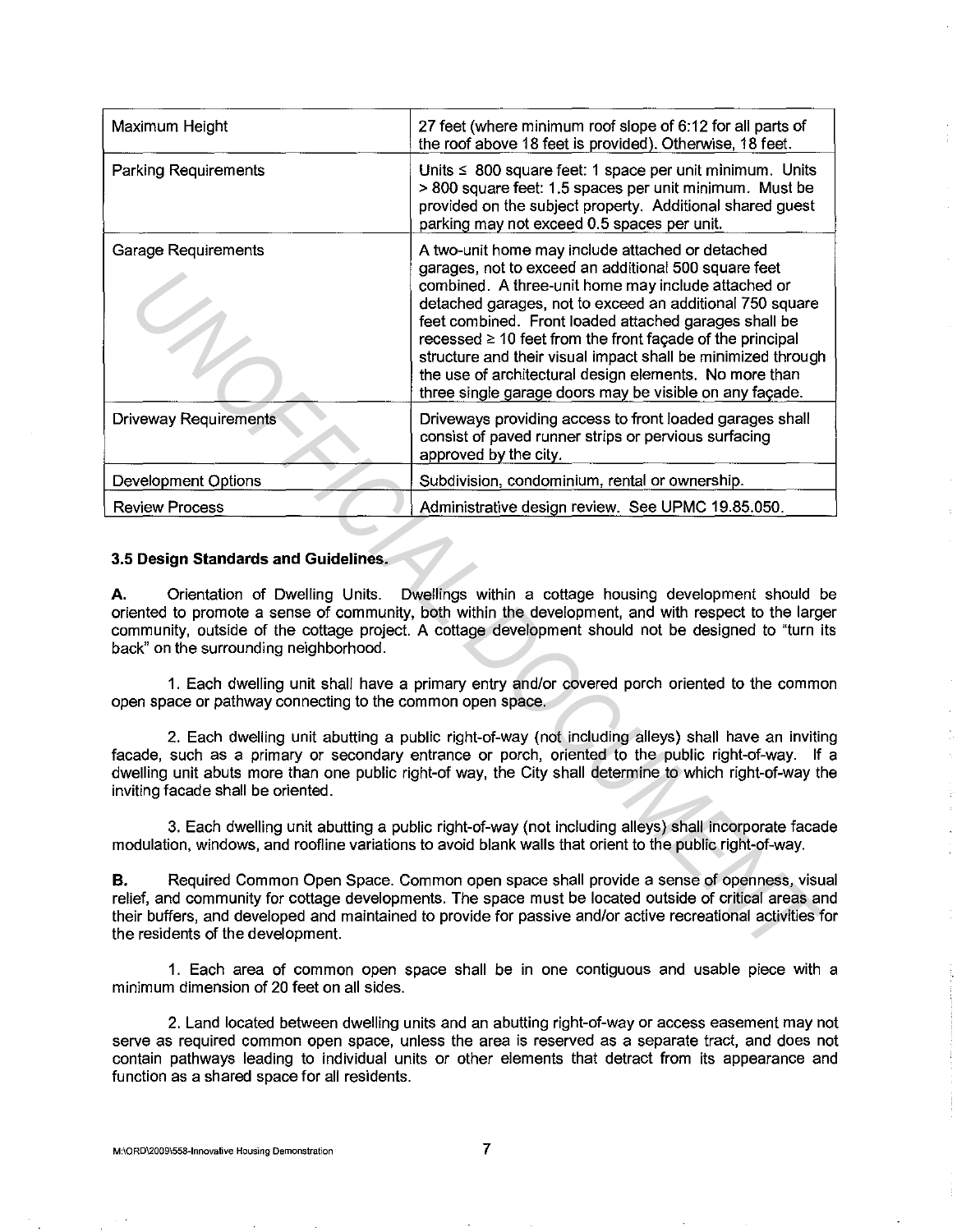3. Required common open space may be divided into no more than two separate areas per cottage cluster.

4. Common open space shall be located in a centrally located area and be easily accessible, physically and visually, to all dwellings within the cottage cluster.

5. Sight-obscuring privacy fences that discourage interaction between neighbors may not be located within required open space areas. If fences are used to enclose common open space, they shall have at least 50% visually permeable elements, such as pickets, cedar split rails, iron work, or trellis treatment, and shall not exceed 2 feet in height.

6. Landscaping located in common open space areas shall be designed to allow for easy access and use of the space by all residents, and to facilitate maintenance needs. Existing mature trees should be retained in accordance with UPMC 19.65.

7. Unless the shape or topography of the site precludes the ability to locate units adjacent to the common open space, the following standards must be met:

a. The open space shall be located so that it will be surrounded by cottages or common buildings on at least three sides;

b. At least 50 percent of the units in the development shall abut a common open space. A cottage is considered to "abut" an area of open space if there is no structure, road or critical area between the unit and the open space.

8. Surface water management facilities shall be limited within common open space areas. Low Impact Development (LID) features are permitted, provided they do not adversely impact access to or use of the common open space for a variety of activities. Conventional stormwater collection and conveyance tools, such as flow control and/or water quality vaults, are permitted if located underground.

**C.** Private Open Space.

1. Each cottage unit shall have a covered porch with a minimum area of 64 square feet per unit and a minimum dimension of 8 feet on all sides. Porches shall be associated with primary point of entry.

2. Each carriage unit shall have a deck or balcony, oriented toward the common open space.

3. In addition to porches, at least 300 square feet of private, contiguous, usable open space adjacent to each individual dwelling unit shall be provided to contribute positively to the visual appearance of the development, promote diversity in planting materials, and utilize generally accepted good landscape design. The private open space shall be oriented toward the common open space to the extent possible and have no dimension less than 10 feet. The private open space shall define private residences from common areas, trails, and parking areas. If fences are used to enclose private open space, they shall have at least 50% visually permeable elements through the use of pickets, cedar split rails, iron work, or trellis treatment, and shall not exceed 2 feet in height. thrent, and shall not exceed 2 feet in height.<br> **USE of independing located in common open space areas shall be designed to allow for easy access<br>
USE of the space by all residents, and to facilitate maintenance needs. Exi** 

**D.** Community Buildings. At least one community building is required for each cottage development.

1. Community buildings shall be at least 500 square feet on the main floor and shall have an architectural character similar to that of the dwelling units.

2. Building height for community buildings shall not exceed the height standard for cottages.

3. Outdoor patio space is encouraged to be provided in conjunction with community buildings.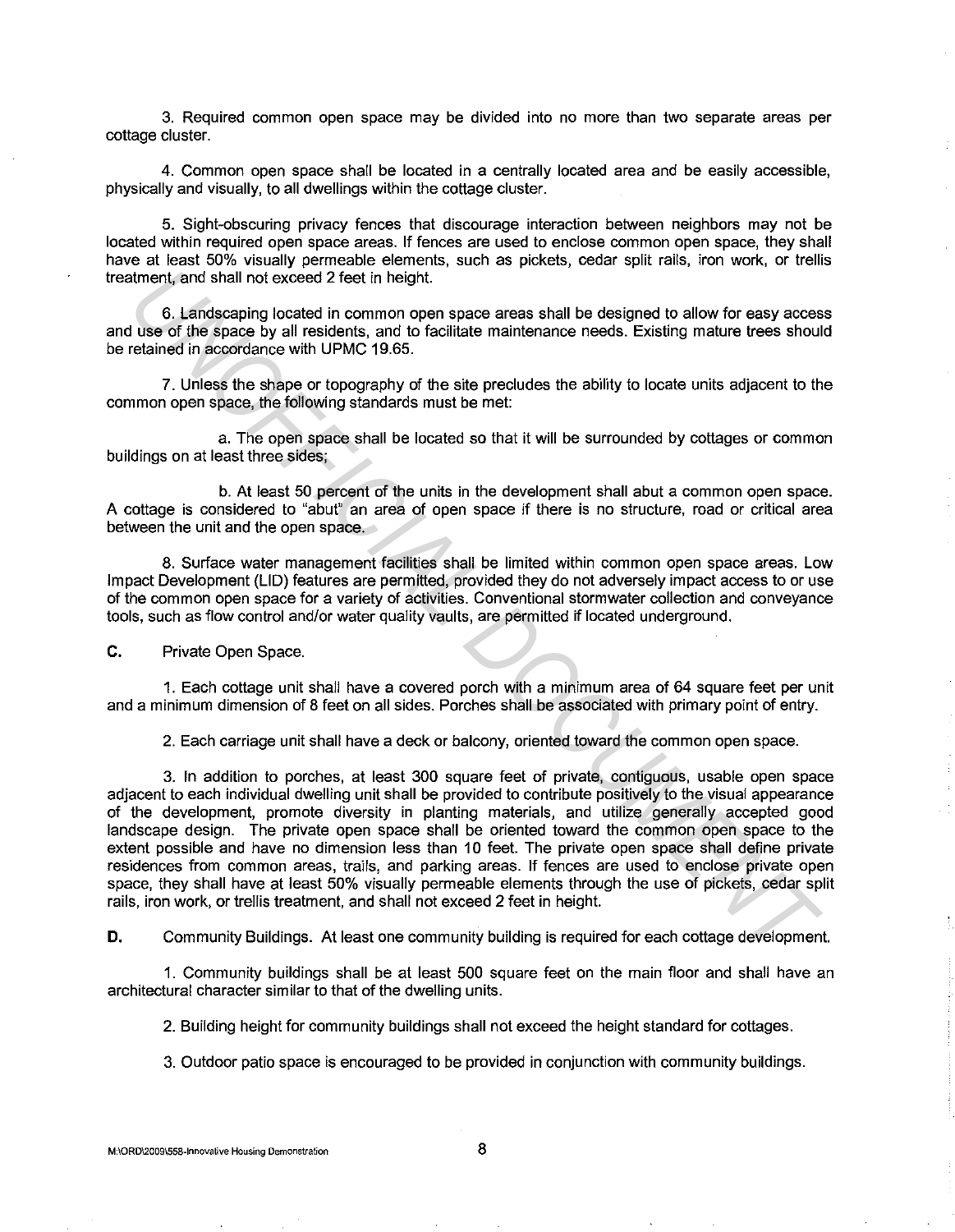4. Community buildings must be located on the same site as the cottage housing development, and be commonly owned by the residents.

**E.** Shared Detached Garages and Surface Parking Design. Parking areas should be located so their visual presence is minimized and associated noise or other impacts are minimized, both within and outside the development. These areas should also maintain the single-family character along public streets.

1. Shared detached garage structures may not exceed four single garage doors per building, and a total of 1,200 square feet. Carriage units are preferred above these garage structures.

2. For shared detached garages, the design of the structure must be similar to and compatible with that of the dwelling units within the development. Garage doors shall be painted to match, or minimize contrast with, the building's body color in order to minimize their visual impact.

3. Shared detached garage structures and surface parking areas must be screened from streets and adjacent residential uses by landscaping or architectural screening.

4. Shared detached garage structures shall be reserved through a covenant for the parking of vehicles owned by the residents of the development. Storage of items which preclude the use of the parking spaces for vehicles is prohibited.

5. Surface parking areas may not be located in clusters of more than 4 spaces. Clusters must be separated by a distance of at least 20 feet.

6. Carports are not permitted.

**F.** Low Impact Development. The proposed site design shall incorporate the use of low impact development (LID) strategies to meet stormwater management standards. LID is a set of techniques that mimic natural watershed hydrology by slowing, evaporating/transpiring, and filtering water, which allows water to soak into the ground closer to its source. The design should seek to meet the following objectives: olal of 1,200 square feet. Carriage units are preferred above these garage structures.<br>
2. For shared detached garages, the design of the structure must be similar to and compatible that of the dwelling units with the deve

1. Preservation of natural hydrology.

2. Reduced impervious surfaces.

3. Treatment of stormwater in numerous small, decentralized structures.

4. Use of natural topography for drainageways and storage areas.

5. Preservation of portions of the site in undisturbed, natural conditions.

6. Reduction of the use of piped systems. Whenever possible, site design should use multifunctional open drainage systems such as vegetated swales or filter strips which also help to fulfill landscaping and open space requirements.

**G.** Two/Three-Unit Homes and Carriage Units within Cottage Projects. Two/three-unit homes and carriage units may be included within a cottage housing development. Design of these units should be compatible with that of the cottages included in the project.

**H.** Variation in Unit Sizes, Building and Site Design. Cottage projects shall establish building and site design that promote variety and visual interest.

1. Projects shall include a variety of unit sizes within a single development.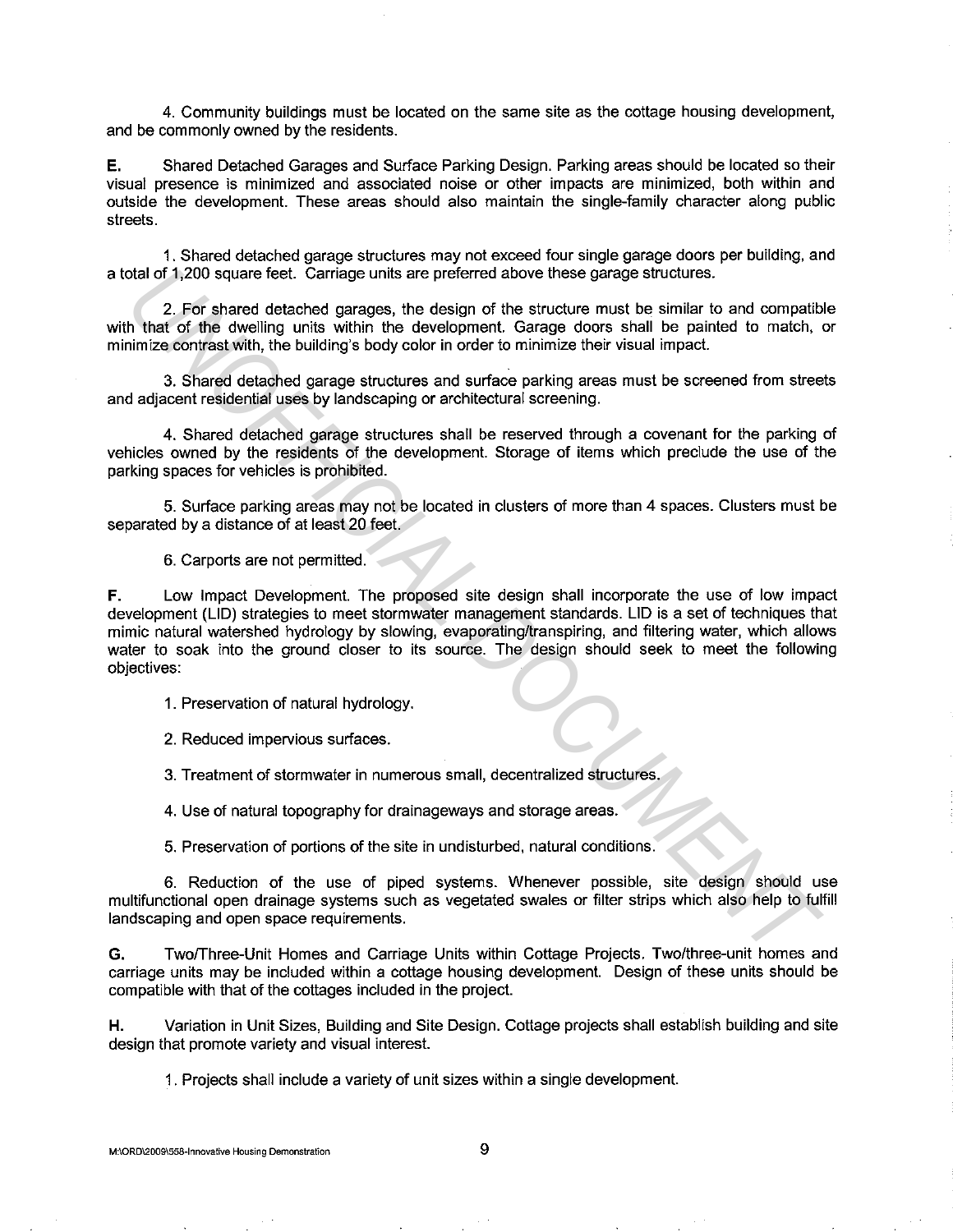2. Proposals shall provide a variety of building styles, features, colors and site design elements within a cottage housing development.

3. Dwellings with a similar combination of features and treatments may be clustered around a shared common open space. Developments containing two or more clusters of cottages shall use distinctively unique exterior finish materials and architectural design elements for each cottage cluster to avoid repetition.

I. Pedestrian Flow through Development. Pedestrian connections should link all buildings to the public right-of-way, common open space, parking areas and other cottage clusters in the development.

**J.** Storage Space. Storage space may be provided as follows:

1. Detached sheds designed to be similar in character to the cottage units, using similar building materials and design elements.

2. Storage space within detached parking structures that does not conflict with parking of vehicles in the garages.

3. Storage space within a dwelling unit, accessible only through an external door.

4. Designated storage space attached to a community building that is not counted toward the 500 square foot minimum area for such buildings.

5. Other storage space options approved through the administrative site plan review process.

**K.** Landscaping. Cottage housing developments shall incorporate a landscape master plan, designed and stamped by a professional landscape architect. The design shall comply with the landscape standards and guidelines provided in UPMC 19.53 that address landscape components included in a cottage housing development. blic right-of-way, common open space, parking areas and other cottage clusters in the development.<br>
Storage Space. Storage space may be provided as follows:<br>
1. Detached sheds designed to be similar in character to the cot

### **3.6 Review Process.**

A. Approval Process - Innovative Homes.

1. Developments shall be processed under UPMC Section 19.85.050 Administrative Design review.

2. Public notice for developments proposed through this section shall comply with the provisions of UPMC Chapter 22.05 applicable to Type II project permit applications.

**B.** Approval Process – Requests for Modifications to Standards. Applicants may request minor modifications to the general parameters and design standards set forth in this ordinance. The Director may modify the requirements if all of the following criteria are met:

1. The site is constrained due to unusual shape, topography, easements or sensitive areas.

2. The modification is consistent with the objectives of this chapter.

3. The modification will not result in a development that is less compatible with neighboring land uses.

**C.** Review Criteria. In addition to the criteria established for review of development proposals in UPMC Section 19.85.050, the applicant must demonstrate that: